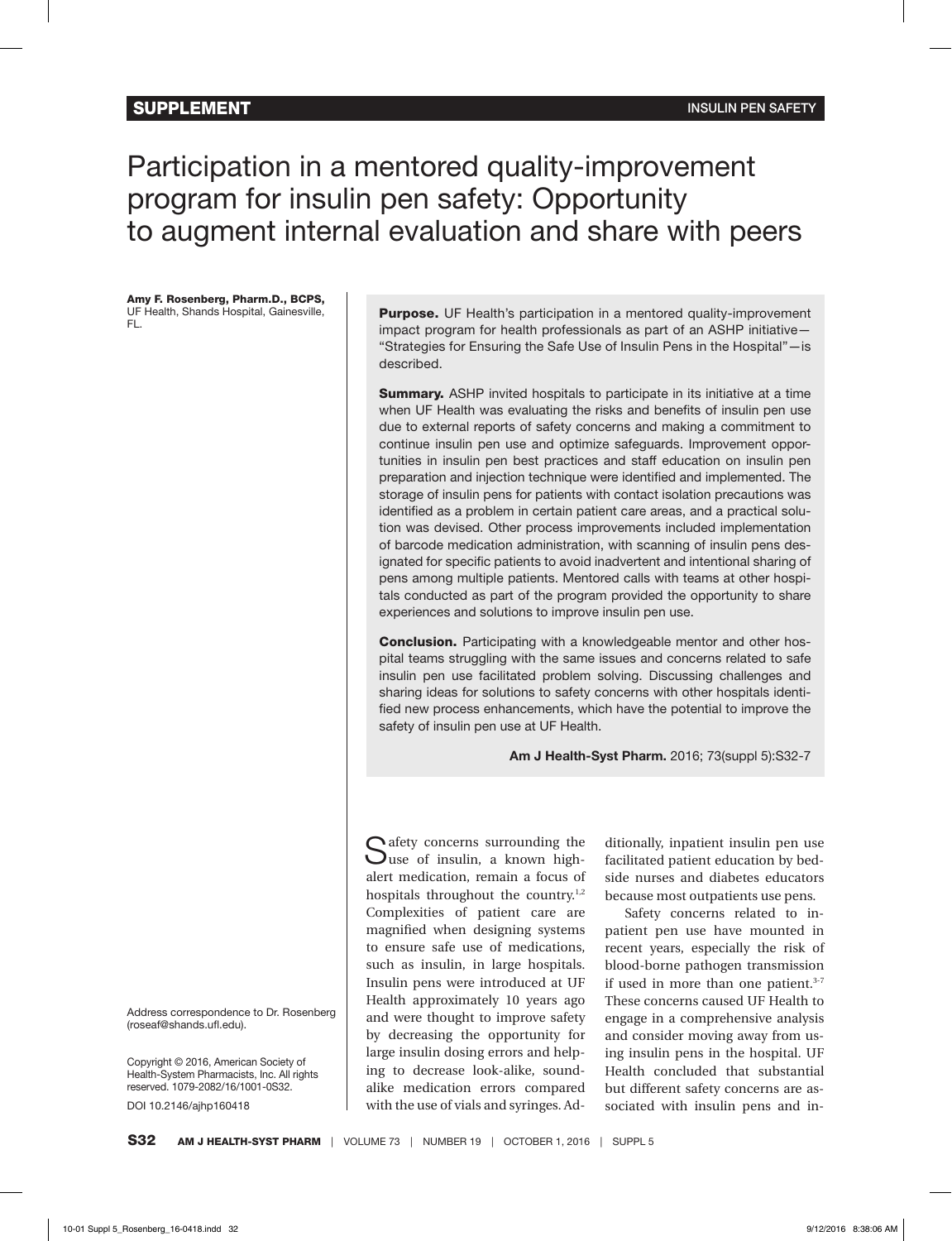sulin provided in vials and syringes. The clinical consequences and potential benefits and harms of using one delivery system versus another are difficult to compare. UF Health elected to continue using insulin pens in the hospital but wanted to ensure that all possible safety systems were in place to prevent insulin pen sharing. The ASHP MENTORED QUALITY IMPROVEMENT IMPACT PROGRAMSM (MQIIP) on Ensuring Insulin Pen Safety in Hospitals was announced during the time of ongoing conversations at UF Health about this safety issue.<sup>1</sup> Participation in this program was an excellent opportunity to ensure that all best practices were in place for safe insulin pen use in the hospital.

### Insulin pen use at UF Health

UF Health, Shands Hospital is an 875-bed, academic medical center located in Gainesville, Florida. The hospital is a level 1 trauma center with six adult intensive care units (ICUs), four pediatric ICUs, and 41 operating rooms. The hospital is also a primary teaching site for the University of Florida Health Sciences Colleges of Medicine, Nursing, Pharmacy, Health-Related Professions, and Dentistry.

The hospital is made up of two buildings: a more contemporary building that opened in November 2011 and the original building that opened in 1958. These infrastructure differences became important in the audits, observations, and action plan during the MQIIP.

In 2003, the UF Health pharmacy and therapeutics committee recommended adding insulin pens to the formulary because use of pens was thought to enhance the safety of inpatient insulin use. The frequency of errors related to insulin product selection and dose measurement was thought to be lower with the use of insulin pens compared with vials and syringes. At a time before barcode medication administration was implemented, care was taken dur-

# KEY POINTS

- A safe process for storage and disposal of insulin pens upon discharge for patients on contact isolation may present challenges when medications are stored securely in an automated dispensing cabinet used by the entire patient care unit. One possible solution for in-room secure storage was identified.
- • A standardized, insulin administration observation process helped to identify areas for improvement.
- Collaboration with other hospitals and a mentor with a defined timeline helped drive process improvement.

ing formulary management to select insulin pen products that looked as different as possible from other pens to minimize risk for product mixups (e.g., rapid-acting insulin versus long-acting insulin).

All insulin products were dispensed by the pharmacy department to the patient care units with a patientspecific label affixed to the container, except for vials of regular insulin that are stored in locked, refrigerated medication boxes on patient care units for the emergent treatment of hyperkalemia. With this exception, insulin products were stored only in patient care areas after a provider entered an order into the hospital's electronic order entry system.

Upon order review and pharmacist verification, a patient-specific label was printed and affixed to the insulin pen's barrel (or vial for regular insulin) along with a separate sticker indicating the assigned beyond-use date [28 days after dispensing]). After pharmacist verification of insulin product selection, labeling, and beyond-use date, a pharmacy technician delivered the medication to patient-specific storage bins in an automated dispensing cabinet (ADC) on the patient care unit. If more than one type of insulin was ordered for a patient (e.g., both a basal and prandial insulin), they were stored in separate bins designated for that patient. This practice minimized insulin product selection mix-ups for patients receiving multiple types of insulin.

Insulin is a high-alert medication at the hospital. Expectations for storage, dispensing, and administration are defined in UF Health's highalert medication policies, look-alike, sound-alike medication policies, and nursing medication administration policies. Key elements of safe insulin use in these three policies include the following:

- Requirement for dual verification of the five medication rights (right patient, right drug, right dose, right route, and right time) by nurses upon administration
- Restrictions on the storage and use of concentrated insulin (U-500).
- • Look-alike, sound-alike caution labeling on all insulin storage bins and locations

The hospital began implementing barcode medication administration in 2014. Prior to participation in the MQIIP, pharmacy-generated labels were designed to include a patientspecific barcode, which was affixed to the barrel of insulin pens dispensed from the pharmacy. Patient-specific barcodes ensure that the correct pen is used to administer doses to the patient and to help avoid using the same pen for more than one patient. If a patient's identification wristband is scanned followed by the scanning of a pen that was not dispensed for that patient, the nurse receives a wrong patient alert. Extensive discussion occurred concerning the decision to require nurses to scan a patient-specific barcode (to intercept "wrong patient's pen" errors) or the manufacturer's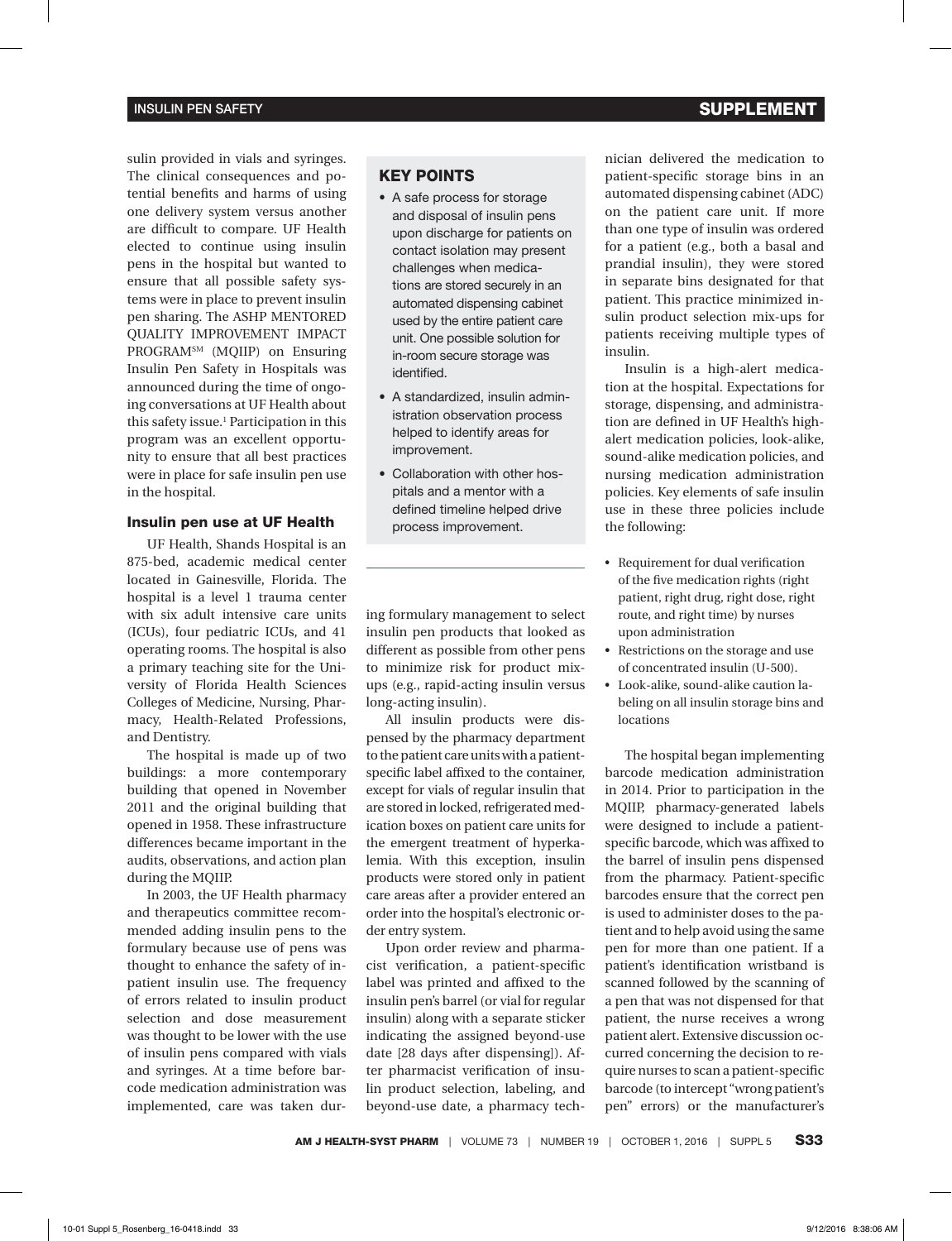barcode (to intercept "wrong insulin" errors) at the bedside. Concerns were weighed regarding the accidental sharing of patients' insulin pens with that of potential pharmacy dispensing errors, such as when an electronic health record (EHR)–generated label is attached to the wrong type of insulin pen (e.g., an insulin glargine label is placed on an insulin aspart pen). A decision was made to direct barcode medication administration scanning to the patient-specific barcode rather than to the manufacturer barcode.

Nurses received specific education about blood glucose management, insulin use, and insulin pen safety during new employee education by the hospital's inpatient diabetes educator. Nurses also were required to complete an annual knowledge assessment, including items related to insulin pen safety, through the hospital's online learning system. Each patient care unit identified registered nurses who received additional training and worked closely with the diabetes educator through the hospital's diabetes self-management program. These nurses earned the title of "diabetes resource nurse" and served as a local, patient care unit expert on insulin administration and blood glucose management.

### Insulin pen safety concerns

In a February 2013 alert, the Institute for Safe Medication Practices (ISMP) described several large-scale potential patient exposures to bloodborne pathogens when insulin pens were shared among patients in the hospital setting.8 Although ISMP had previously published warnings about this risk, the group recommended that hospitals consider moving away from the use of insulin pens for inpatients. This recommendation spurred the UF Health medication safety committee to initiate a comprehensive evaluation of the risks and benefits of continued inpatient insulin pen use.

An interprofessional task force was convened by the UF Health

medication safety committee to evaluate insulin pen safety. The task force included pharmacists, nurses, endocrinologists, a diabetes educator, an infection control professional, and hospital leadership representatives. In August 2013, during the course of this group's discussions, an expert consensus panel convened by the ASHP Research and Education Foundation published practical recommendations for insulin-use safety in hospitals.<sup>9</sup> This document provided additional guidance and recommendations for consideration by the task force. According to the expert consensus panel, insulin pens can be used safely in hospitals, but robust systems must be in place to prevent inadvertent or intentional sharing of insulin pens between patients. After much deliberation, the task force reached a consensus that the benefits of continuing to use insulin pens outweighed the risks. The task force considered the main benefits of using pens instead of vials and syringes to be an anecdotal decrease in insulin dosing errors; the elimination of barriers to patient education by using the insulin delivery devices that most patients use on an outpatient basis; and the decreased risk for occupational needlestick injuries in nurses administering insulin. The task force also considered that although a risk for exposure to bloodborne pathogens is associated with sharing of insulin pens among multiple patients, actual transmission of blood-borne infection has not been demonstrated in reported cases of pen sharing.3-7 In contrast, serious insulin overdoses occurred in the hospital before the introduction of insulin pens, and this risk remained more than a theoretical concern. Although task force members concluded that risks associated with inpatient insulin use are substantial with pens as well as with vials and syringes, they were unable to conclude that moving away from insulin pen use would ultimately reduce these risks.

Upon deciding to continue using insulin pens, UF Health was motivated to ensure that all possible system safeguards were in place to optimize patient safety. In exploring additional safety measures, the UF Health medication safety committee recommended that the institution apply to participate in ASHP's MQIIP on Ensuring Insulin Pen Safety in Hospitals.

#### Immediate benefit

In participating in the MQIIP, UF Health's goal was to share experiences and challenges with other organizations and insulin safety experts and to learn about additional safeguards that could be implemented. UF Health established a project team—composed of three pharmacists, three nurses, and the inpatient diabetes educator—and obtained the support of the nurse managers and clinical leaders on the three patient care units where audits and observations for the program were conducted. The medication safety pharmacist served as the team leader. Leadership support was obtained from the chief quality officer and the directors of the departments of pharmacy and nursing and the diabetes self-management program.

The team learned from participating in the introductory continuing education webinar that although they were following best practices in applying tamper-evident tape (i.e., seals) to insulin pens at the time of dispensing from the pharmacy, they were not applying the tape correctly. Tamper-evident tape should be applied perpendicular to the junction between the pen cap and barrel. The team had been wrapping the tape around the barrel-cap junction, which increased the possibility that the tape would not break when removing the pen cap and prevent detection that a pen had been used.

In planning the baseline data collection period of the project, the team selected three adult medicalsurgical units, which were the pa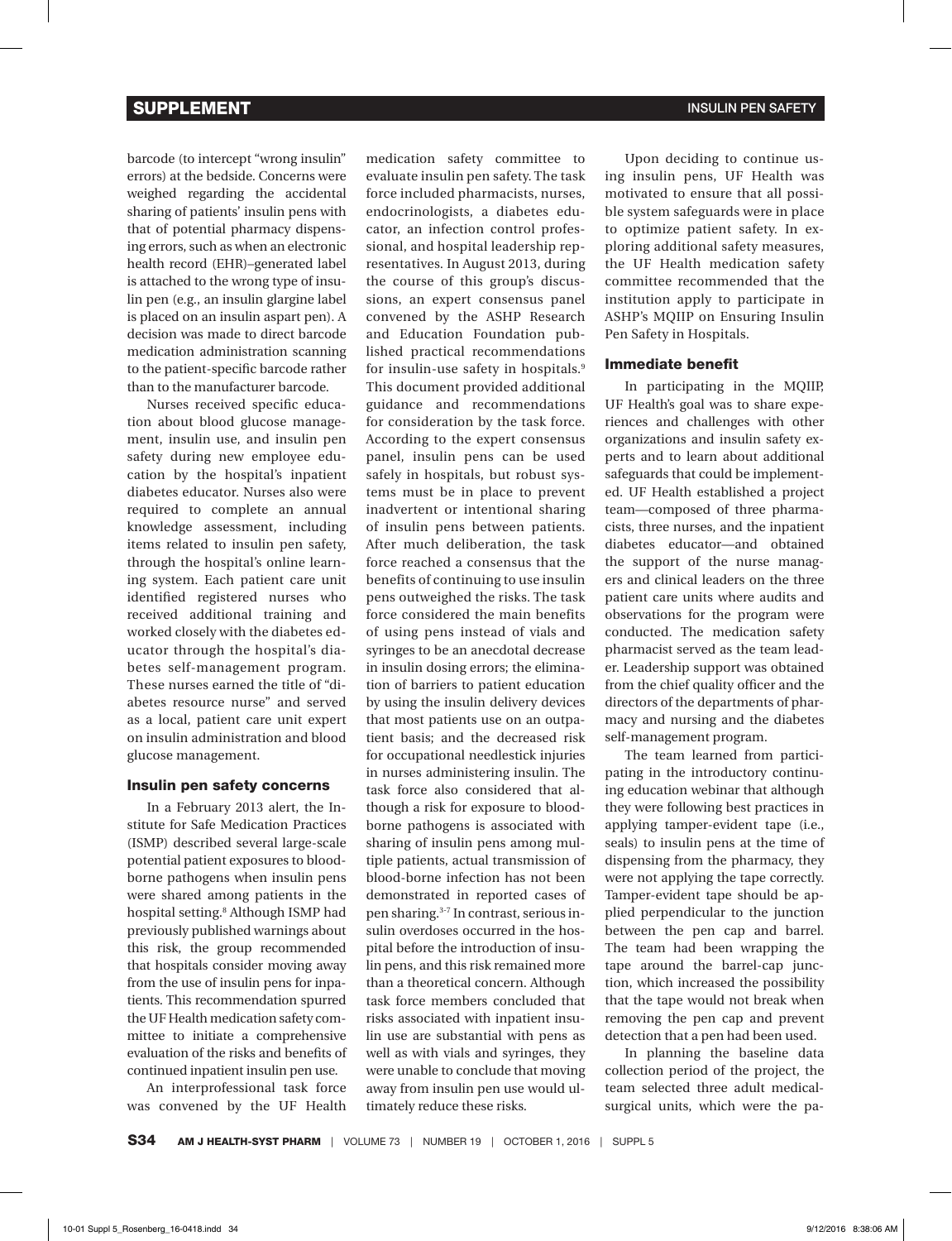tient care areas with the highest use of insulin pens in the hospital. These units were chosen to help ensure that the team would be able to make the required number of insulin pen administration observations during the one-month, data collection period. All three of these patient care areas were located in the hospital's older building.

Performing the insulin pen audits and administration observations required resources and coordination among team members, but the observations were not overly burdensome. Insulin administration observations were performed by project team members, two nurses assigned to special projects through the department of nursing, diabetes resource nurses on the observation patient care units, and advanced pharmacy practice experience pharmacy students. All observers were trained in the use of the data collection tool and methods for observing insulin administration to minimize the likelihood of observation bias. These observers coordinated observation days and insulin administration times so that an even distribution of observations across administration times and patient care units could be obtained. The team leader communicated weekly with team members during the data collection period to keep track of progress and the distribution of observations among units and times. Data collection sheets were reviewed by the team leader regularly.

During the baseline data collection period, the team identified several areas for improvement and education. Although the majority of the insulin pen administrations were performed according to the 18 bestpractice checklist items, the team noted opportunities for improvement in several areas: swabbing the pen's rubber stopper with alcohol before attaching the needle; priming the needle with 2 units of insulin; and holding the needle in the skin for at least five seconds after injection.<sup>1</sup> These items were addressed during annual nurse orientation and education.

## Challenges in insulin pen storage

The area in greatest need of improvement was the storage of insulin pens. The patient care units chosen for observations were located in the older of two contiguous hospital buildings. After pharmacy technicians delivered and stored insulin pens in patient-specific bins in the ADC on the patient care unit, a nurse accessed an insulin pen by logging into the ADC, selected the patient's name, and then selected the insulin based on the medication administration record. The ADC then guided the nurse with a flashing light to the correct bin that contained only that patient's insulin pen. The nurse removed the pen, administered the insulin, and then returned the pen to the patient-specific bin in the ADC. This process was used throughout the hospital.

The insulin pen delivery and storage process worked well for all patients with the exception of those with contact isolation precautions to prevent the transmission of pathogens, such as methicillin-resistant *Staphylococcus aureus*, vancomycinresistant *Enterococcus*, and *Clostridium difficile*. For these patients, proper storage of medications in multiple-dose containers—such as insulin pens, inhalers, and tubes of topical medications—is a challenge. These medication containers must be stored in a secure location, but they also must be handled in a way that does not allow surface contamination and transmission of the pathogen to locations outside of the patient room.

During the baseline observation period, the process for storage of insulin pens for contact isolation patients involved removal of the insulin pen by the nurse from the ADC and placing it with any other multiple-dose medication containers in a plastic bag with a computer-generated patient label. The bag was stored in a locked supply cart's drawer in the hallway near the patient's room. The supply cart drawer was large and might have contained bags of multiple-dose medication containers labeled for other patients. When it was time to administer the insulin, the nurse removed the pen from the bag; took it into the patient room after donning proper gowning and gloving; administered the insulin; brought the pen back outside the room; placed it in the patient's bag; and then stored the bag in the supply cart.

The complex process used for patients with contact isolation precautions in the older UF Health hospital building was not necessary for patients in the newer building because patient rooms in the newer building contained a lockable cabinet inside the patient room. Multiple-dose medication containers for any contact isolation patients in the newer building were stored inside the lockable cabinet located inside the patient room. When patients were discharged, a reliable process was in place for the nurse to remove and dispose of all medications from the cabinet, thus allowing environmental services personnel to clean the cabinet along with the rest of the room.

Although the process for storing insulin pens for contact isolation patients in the older hospital building where the MQIIP audits and observations took place was not ideal, baseline observations helped to quantify problems related to the storage process. Insulin pens for contact isolation patients who had been discharged were found in the supply carts days after the patients had been discharged. This situation occurred because these pens were stored in a location that was not part of the medication delivery, disposal, or patient discharge processes. Staff members often forgot that insulin pens were stored in the supply carts and needed to be removed and disposed of when patients were discharged from the hospital. The practice of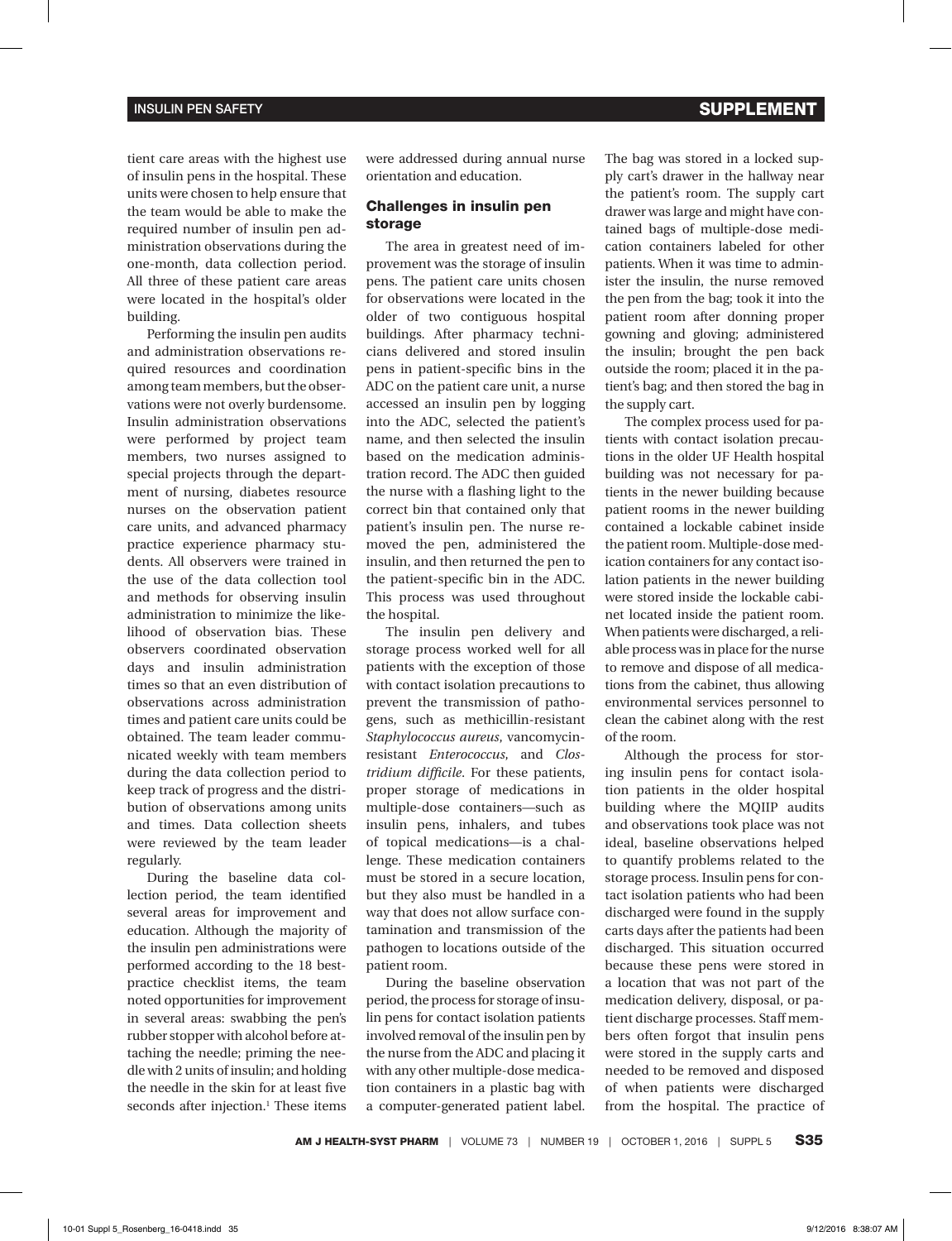storing insulin pens for multiple patients in a single, large drawer in the supply cart raised concerns about the potential for mix-ups, despite the use of patient-specific labels on the medication bags. Lastly, the team occasionally found insulin pens for patients without contact isolation precautions in the supply carts instead of the ADC, which was due to greater proximity to patient rooms and ease of use of the supply carts.

Following the baseline data collection period, the team shared its findings with other hospital teams and the mentor during the second of four mentored calls. The team found the conversation with others valuable for learning about problemsolving approaches that proved successful in other hospitals, and the team shared some solutions with other teams. In particular, the team learned that other hospitals had the same challenges with medication storage in older hospital buildings. Lastly, it was motivating for the team to talk with colleagues from other hospitals across the country, and it served as a valuable source of peer support.

### Process improvement

Three central issues were noted during the baseline data collection period. The first two were the need to swab the stopper on the insulin pen before attaching the needle and correct priming of the insulin pen. These two observations led to stronger emphasis on these steps of the insulin pen injection process during required nurse training. The third and largest issue was recognition of the need for a better process to store multiple-dose medication containers for patients in contact isolation. This had been a concern of nursing and pharmacy leadership before participation in the MQIIP, but the audits showed how often problems with storage of bulk medication containers for contact isolation patients occurred and highlighted the importance of finding a solution. Medications and packaging brought to the patient bedside and then back out of the patient room for storage in a central medication storage area, such as an ADC, present a problem when patients are infected or colonized with organisms that require contact isolation. Concern for cross contamination of other surfaces outside of the patient room dictates minimizing medication packaging going in and out of the patient room. Although insulin pens were the focus of this project, problems with the storage of other bulk medications for contact isolation patients—such as inhalers, creams and ointments, and eye drops—were also better understood.

A small task force of pharmacists, nurses, and a pharmacy technician was formed to investigate possible solutions to the medication storage problem in the older building. This group identified clear plastic lockable boxes mounted to the wall in all patient rooms as the best solution. The use of these boxes for storage of insulin pens eliminated the need for storage outside the patient room and the risk of transmission of pathogens from medication containers with surface contamination to other patient care areas. In the newer building, it was feasible to establish a reliable process that ensured thorough cleaning of any cabinets or boxes in the room by environmental services personnel after patient discharge. The use of a clear box made it easy for staff members to see whether medications remained after patient discharge and needed to be removed and disposed of to allow for thorough cleaning of the box.

Selecting, purchasing, installing, and providing staff education about the clear lockable boxes was a timeconsuming process that was not completed before the postintervention data collection period of the MQIIP. However, improvement in the storage of insulin pens was found to be consistent with UF Health's policies and procedures at the time (e.g., fewer pens were found for discharged patients and patients without contact isolation precautions in the supply carts). This improvement probably was the result of intensive staff education efforts by the department of nursing and frequent auditing of medication storage practices by a pharmacy team member as part of the continuous internal auditing of compliance with Joint Commission medication management standards.

By the time of preparation of this article, the clear lockable boxes had been installed in patient rooms in the older building, and compliance was achieved in policies and procedures for storage of insulin pens in these boxes. UF Health continued to provide extensive staff education surrounding the issue of safe insulin pen use. Posters designed by the Centers for Disease Control and Prevention and Safe Injection Practices Coalition as part of their One and Only Campaign were displayed prominently in staff work areas on all patient care units to raise awareness of safe injection practices, including the need to avoid sharing insulin pens.10 The hospital fully implemented barcode medication administration in all patient care units, including the ones where audits and observations took place for the MQIIP. The routine generation of barcode scanning reports allows for identification of cases where barcode scanning has detected a wrong pen scan. Following a wrong pen scan alert, a correct pen scan of the patient-specific barcode indicates that the correct patient's pen was used, whereas subsequent administration documentation without an additional scan may indicate that an incorrect pen was used. To date, the hospital has not identified any cases in which a patient appears to have received an injection with the wrong insulin pen since implementation of barcode scanning and other systemwide safety enhancements.

If a case is identified in which an insulin pen may have been shared among multiple patients, the hospital has established policies and proce-